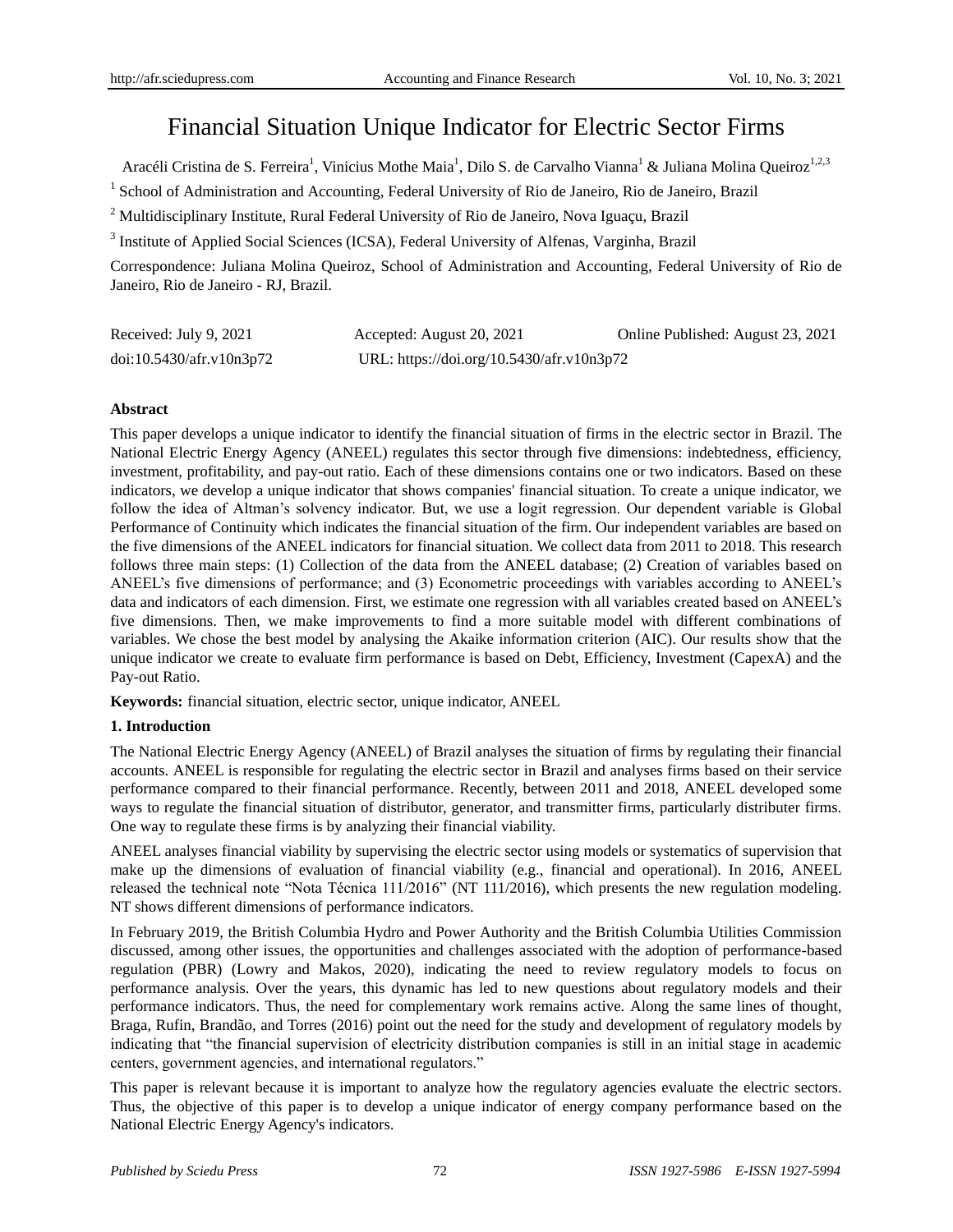We develop a methodology based on multiple regressions. We analyze electric distributor firms from 2011 to 2018 and analyze different models based on ANEEL's indicators to pursue the "ideal" model, which may be able to show the firm's performance more quickly.

The challenge of implementing the single indicator is to be able to condense a complex reality and a single variable from the point of view of Altman´s indicator. The lack of a historical series with companies that survived and failed is a limitation (because it is a market regulated where companies are sold or merge to survive) and thus applied the same model developed by him.

The idea of the single indicator would be to condense the company's situation into a single index. In this sense, we use the idea employed by Altman (1968) in his insolvency indicator as a starting point. Altman (1968) develops a unique indicator for bankruptcy by proceeding with discriminant analysis. In this paper, we develop a unique indicator by using a logit regression and its betas and signs of the coefficients of the variables included in the "ideal" model.

This paper is highly relevant because both ANEEL and the energy sector in Brazil would benefit from creating this unique indicator, which would facilitate the control and the scope of the expected performance of these firms. Currently, ANEEL uses a list of indicators and evaluates these firms quantitatively and qualitatively based on the sector's regulatory agency. Additionally, ANEEL evaluates the performance of each electric institution in each of these indicators.

Because there are many indicators, distributors take much time to analyze if they have achieved the expected results, often obtaining good performance in some indicators and poor performance in others, without having a clear definition of their situation. On the other hand, with the unique indicator, ANEEL and these firms may accelerate the process of analyzing and evaluating performance in general. Thus, this paper shows how we can analyze ANEEL indicators by testing a unique indicator. The results may help both electric firms and ANEEL to analyze the performance by applying this unique indicator.

We provide analyzes in this paper that can be replicated to those firms in the electrtic sector in Brazil along a different period. In the same way, it is possible to reproduce similar analyzes in other regulated sector in Brazil or in other country which also uses different indicators to analyze performance. In other words, this paper provide a way to develop a unique indicator to analyze performance for those cases.

## **2. Literature Review**

## *2.1 Monitoring Firm Performance in Regulated Sectors*

In finance, research regarding regulation has grown into a debate and study of the challenges of financial supervision and economic-financial perspective alternatives from several different sectors around the world (Borio, 2003; Solver, 2005; Wymeersch, 2007; Treasury, 2009; Čihak e Podpiera, 2009; Pan, 2010; Hilbers, Raaijmakers; Hu, Yin e Zheng, 2016; Ringe, Morais & Ramos Munoz, 2019; Lowry e Makos, 2020).

Borio (2003) argues that it is desirable to strengthen the current prudential framework's macroprudential orientation to improve the safeguards against financial instability. The paper also compares macro- and microprudential dimensions and shows that financial regulatory and supervisory arrangements inevitably coexist. Financial instability is examined, and the conclusions of this coexistence and the desirability of policy efforts are shown. In this way, the necessity of regulation is notorious.

The energy sector is regulated by governmental institutions in many countries around the world. The regulations' main objective is to identify the financial viability of electric firms, which requires the analysis of firm performance. Over the years, many studies regarding the analysis of the monitoring method of electric sector performance have been carried out. The main papers regarding the analysis of the developed systematics and models adopted by the financial supervision of the electric sector are those of Ergas e Small (2001), Arocena e Price (2002), Mehdi et al. (2007), Jamasb e Pollitt (2008), Braga et al. (2016), and Huenteler et al. (2017). These studies analyze performance methods' evaluation, efficiency benchmarking, price cap, and return rates, which means that these papers generally analyze the way that the electric sector has been regulated. All these studies have something in common; they all indicate that energy company performance is due to the regulatory models. In other words, the regulation guides the performance of electric firms.

Generally, the performance models regulate the electric sector based on different dimensions, including the financial dimension. Performance indicators evaluate the financial dimension. Over the years, a line of research has emerged in which many papers have studied the challenges and alternatives of financial supervision in the electric sector,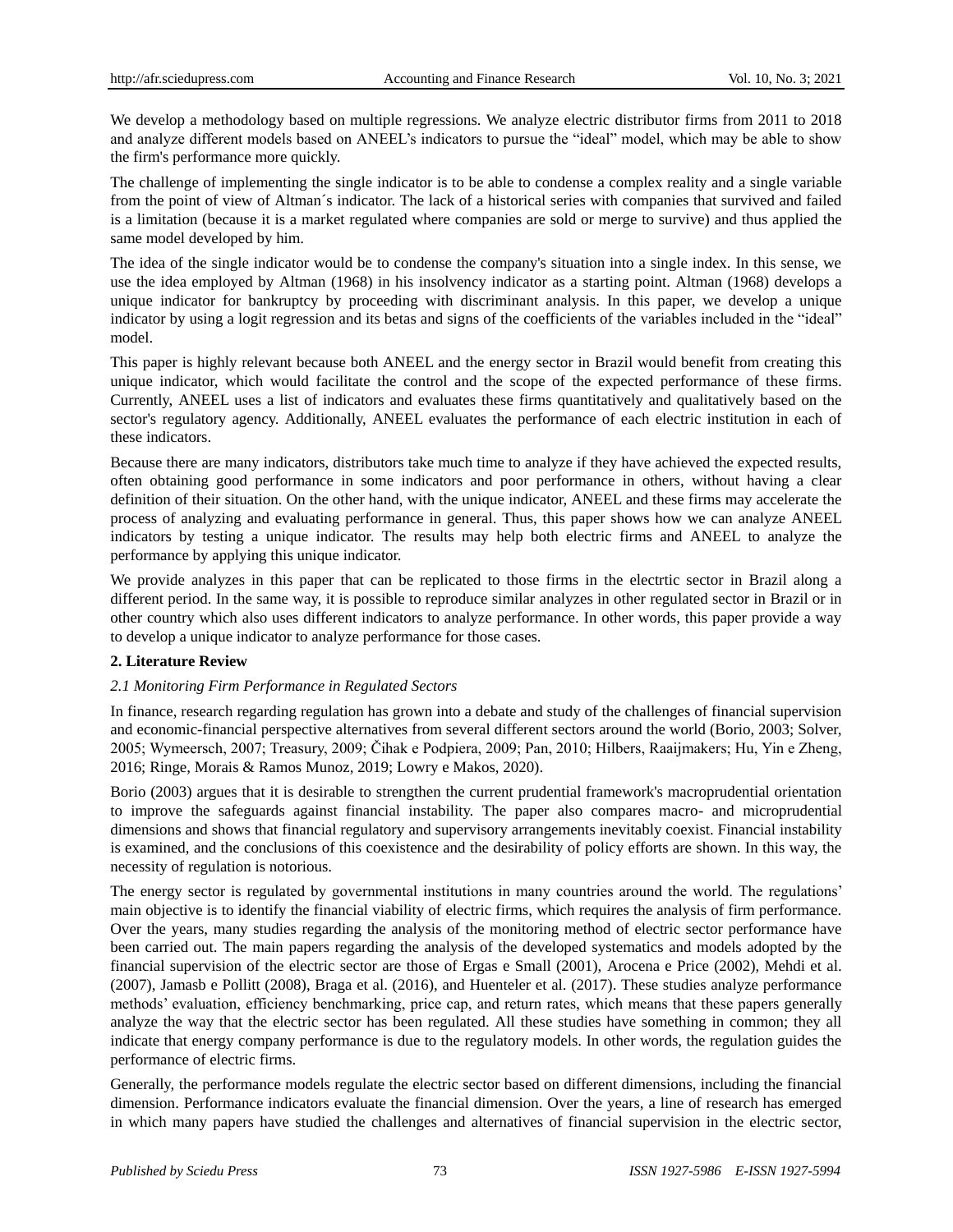including Ergas and Small (2001), Pombo (2001), Arocena and Price (2002), Mehdi, Fetz and Filipini, (2007), Ribeiro, Macedo and Marques (2012), Braga et al. (2016), Huenteler et al. (2017). These studies show the systematics and models adopted to carry out financial supervision of the electric sector.

#### *2.2 Monitoring Firm Performance in the Electric Sector*

Meenakumari and Kamaraj (2008), Tallapragada et al. (2009), and Kishore and Varun Kumar (2018) analyze the performance indicators of electric sector institutions around the world. In 2019, the British Columbia Hydro and Power Authority and the British Columbia Utilities Commission discussed the opportunities and challenges associated with the adoption of regulations based on performance. They indicate the necessity of reviewing regulatory models to focus on performance analysis (Lowry and Makos, 2020).

Meenakumari and Kamaraj (2008) analyze the measurement of the relative efficiency of state electric utilities in India. This paper uses different DEA models to evaluate the relative efficiency of these firms. According to the authors, the results and discussions of this paper can be used to assist authorities in paving the way for improvements in technical and scale efficiency.

Tallapragada et al. (2009) also analyze the performance of firms in the electric sector to provide information regarding the impact of the reform on the electricity sector in Sub-Saharan Africa's firm performance. To analyze this impact, the paper develops a performance benchmarking approach considering the electric utility capacity assistance program (EUCAP) created by the World Bank. To proceed with the benchmarking analysis, it is necessary to select some key performance indices, which the paper used to reflect major elements of day-to-day utility operations. The paper develops a framework to compare the performance of firms in the electric sector using these indicators.

Finally, Kishore and Varun Kumar (2018) also analyze the performance of firms in the electric sector. This paper proposes a methodology to assess and optimize operational and financial performance using a multivariable techno-commercial performance evaluation. According to the authors, this paper is the first to empirically address the question of firm performance in the electric sector. They use absolute values of the parameters defined in the integrated rating methodology.

Huenteler et al. (2017) indicate the lack of studies regarding regulatory models and suggest that there is a limitation in the research regarding institutional determinants and the prerequisites for cost recovery and financial viability. The authors also argue that these studies should be rigorous, which is why some studies have developed over time to become increasingly empirical and pragmatic (Huenteler et al., 2017).

#### *2.3 Monitoring Firm Performance in Regulated Sectors in Brazil*

In Brazil, research on monitoring performance began with the 2006 study by Bezzerra and Corrar (2006). Since then, other papers regarding the analysis of financial supervision through performance indicators in regulated markets (insurance, health insurance, educational institutions, energy distribution, and banking institutions) have been published in Brazil (Bezerra and Corrar, 2006; Soares, 2006; Breitenbach, Alves and Diehl, 2010; Mendonça, Souza and Campos, 2016).

Bezerra and Corrar (2006) identify the use of financial indicators to assess the performance of firms in the financial sector. The analysis uses some indicators that, according to the authors, are used to compare firms or to compare different units of the same company. This paper uses a factor analysis to propose a methodology that decreases the subjectivity of the choice of indicators that are used to evaluate the companies. Additionally, this methodology allows the simultaneous analysis of the behavior of various indicators.

Breitenbach, Alves and Diehl (2010) aim to develop a set of financial performance indicators that are calculated, analyzed, and evaluated by general managers of educational institutions. The paper uses a benchmarking that allows for self-assessment and indicates the need for strategic changes. The paper first conducts a literature review regarding accounting analysis. According to the authors, after first calculating the indicators, it was possible to systematize a set of indicators. Based on these indicators, schools are able to improve financial performance.

Finally, Mendonça, Souza and Campos (2016) also aim to analyze the performance of financial institutions. In this paper, data envelopment analysis (DEA) is applied to a set of economic and financial indicators. The indicators analyzed by the authors are two input variables, and two output variables: the efficiency ratio and the operating cost index; and the return median of credit operations and the return on equity, respectively. The results of this paper show that two banks have achieved maximum efficiency in each year of the analysis. Additionally, the paper identifies that the efficiency ratio and return on equity are problematic indexes to evaluate firm performance.

In this paper, we analyze the ANEEL indicators according to NT n. 111/2016 of ANEEL. ANEEL analyses seven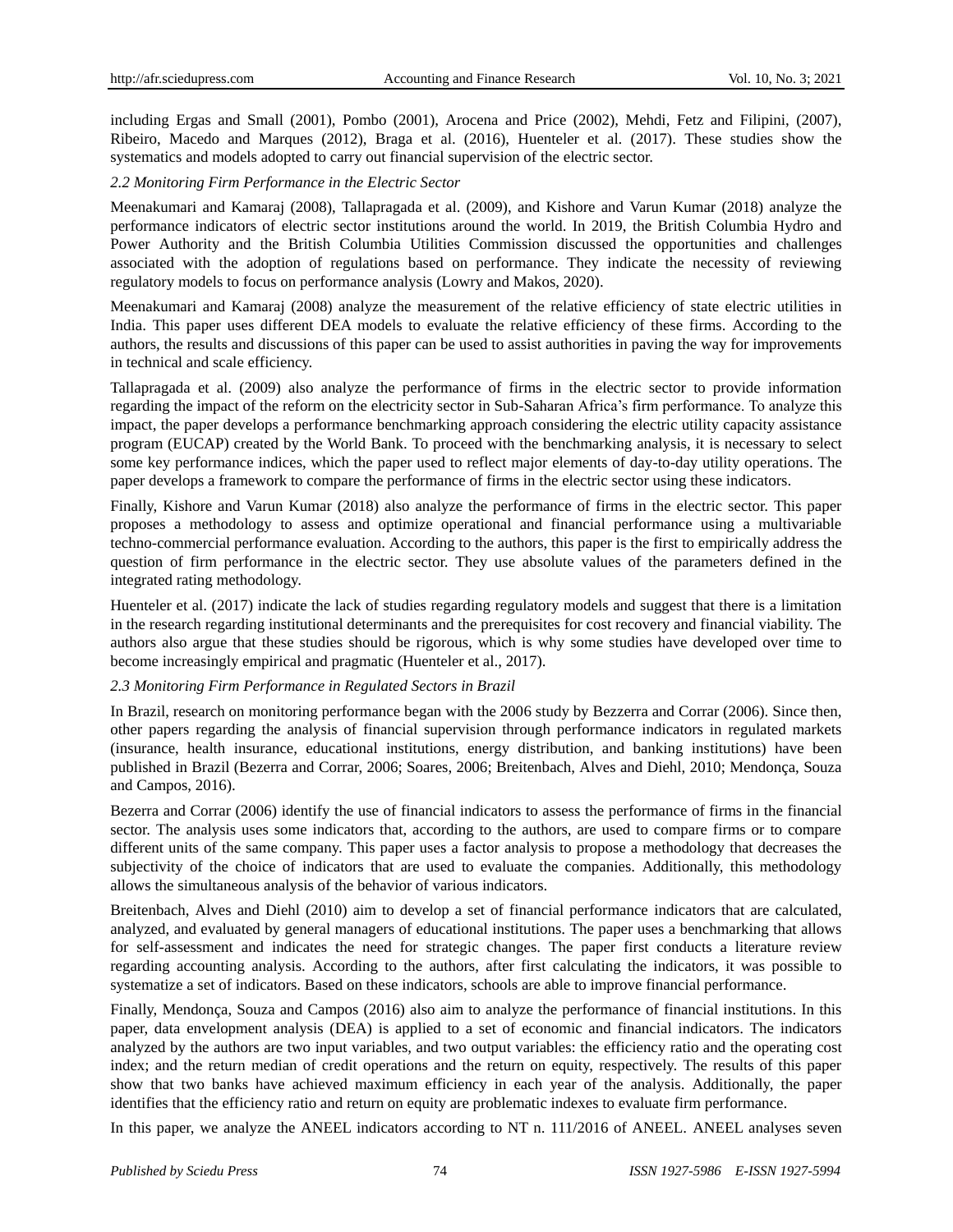different indicators to evaluate the financial situation of firms in the electric sector. We explain the seven incators used by ANEEL in the Research Methodology. In this paper, we develop a unique indicator using these seven indicators based on Altman's (1968) idea.

Altman (1968) indicates that the research was moving toward eliminating ratio analysis as an analytical technique to measure firm performance. Investigating a set of financial and economic ratios related to bankruptcy, it was possible to analyze multiple discriminants to develop a unique indicator to assess a prediction of the bankruptcy of each firm.

## **3. Research Methodology**

This research is carried out in three main steps: (1) Collection of the data in the ANEEL database https://www.aneel.gov.br/dados/relatorios; (2) Creation of variables based on ANEEL's five dimensions of performance and corresponding indicators; and (3) Econometric proceedings with variables according to ANEEL's data and indicators of each dimension.

We collect the data from ANEEL's website, which publishes data from the electric sector annually. We gather data from 2011 to 2018. We use this period because, in addition to the technical note "Nota Técnica n. 111" that has been available since 2016, we use data from the entire historical archive that ANEEL provides while we write this paper.

We create the variables based on the ANEEL database and according to Table 1, which shows ANEEL's indicators for the five dimensions: Indebtedness, Efficiency, Investments, Profitability, and the Pay-out Ratio.

| Dimension           | Variable        | Description                                                                                                                                                                        |  |  |  |
|---------------------|-----------------|------------------------------------------------------------------------------------------------------------------------------------------------------------------------------------|--|--|--|
| <b>Indebtedness</b> | Debt            | Net Debt with Sectorial Financial Assets and Liabilities/(Adjusted<br>Earnings Before Interest, Taxes, Depreciation and Amortization<br>(EBITDA) - Regulatory Reintegration Quota) |  |  |  |
| Efficiency          | Efficiency 1    | Earnings Before Interest,<br>Taxes.<br>Adjusted<br>Depreciation<br>and<br>Amortization (EBITDA)/                                                                                   |  |  |  |
|                     | Efficiency 2    | (Adjusted PMSO UDM/Regulatory PMSO UDM)/-1                                                                                                                                         |  |  |  |
| Investments         | Investments     | $(Capex U4/5A)/-1$                                                                                                                                                                 |  |  |  |
| Profitability       | Profitability 1 | (Adjusted EBIT UDM – Regulatory EBIT)/(BRL + Incremental)                                                                                                                          |  |  |  |
|                     | Profitability 2 | Sectorial Constitution/Regulatory EBIT UDM                                                                                                                                         |  |  |  |
| Pay-out Ratio       | Pay-out Ratio   | Shareholder Flow UDM/Liquid Earnings UDM                                                                                                                                           |  |  |  |

Table 1. Description of the performance indicators (dependent variable)

Discription: Indicators from ANEEL's technical note "Nota Técnica 111" of 2016.

Table 1 shows that the ANEEL analysis is five dimensions: Indebtedness, Efficiency, Investments, Profitability and the Pay-out Ratio. Efficiency and profitability are analyzed using two different indicators: Efficiency 1 and Efficiency 2; and Profitability 1 and Profitability 2.

We also create the dependent variable Global Performance of Continuity (GPC), which is an indicator of continuity of the service according to ANEEL. We present its description in Table 2.

Table 2. Description of the Global Performance of Continuity indicator (dependent variable)

| Indicator                        | Variable   | Description                                                                                              |  |
|----------------------------------|------------|----------------------------------------------------------------------------------------------------------|--|
| Global Performance of Continuity | <b>GPC</b> | According to the Duration of the Equivalent<br>Interruption per Consumer Unit (DEC) and Frequency        |  |
|                                  |            | of Equivalent Interruption per Consumer Unit (FEC).                                                      |  |
|                                  |            | Dummy variable for Continuity, in which the firm<br>receives 1 if it shows GPC above the median and 0 if |  |
|                                  |            | it shows GPC below the median.                                                                           |  |

Discription: Indicators created by authors.

Table 2 presents the description of the GPC, which is based on the ANEEL report "Electricity Distribution Procedures in the National Electric System – Module 8 for Electric Power Quality." According to ANEEL, this indicator is known as the "continuity ranking". The GPC aims to compare the performance of a distributor concerning other companies in the country. In this way, we measure the GPC in the same way ANEEL analyses it.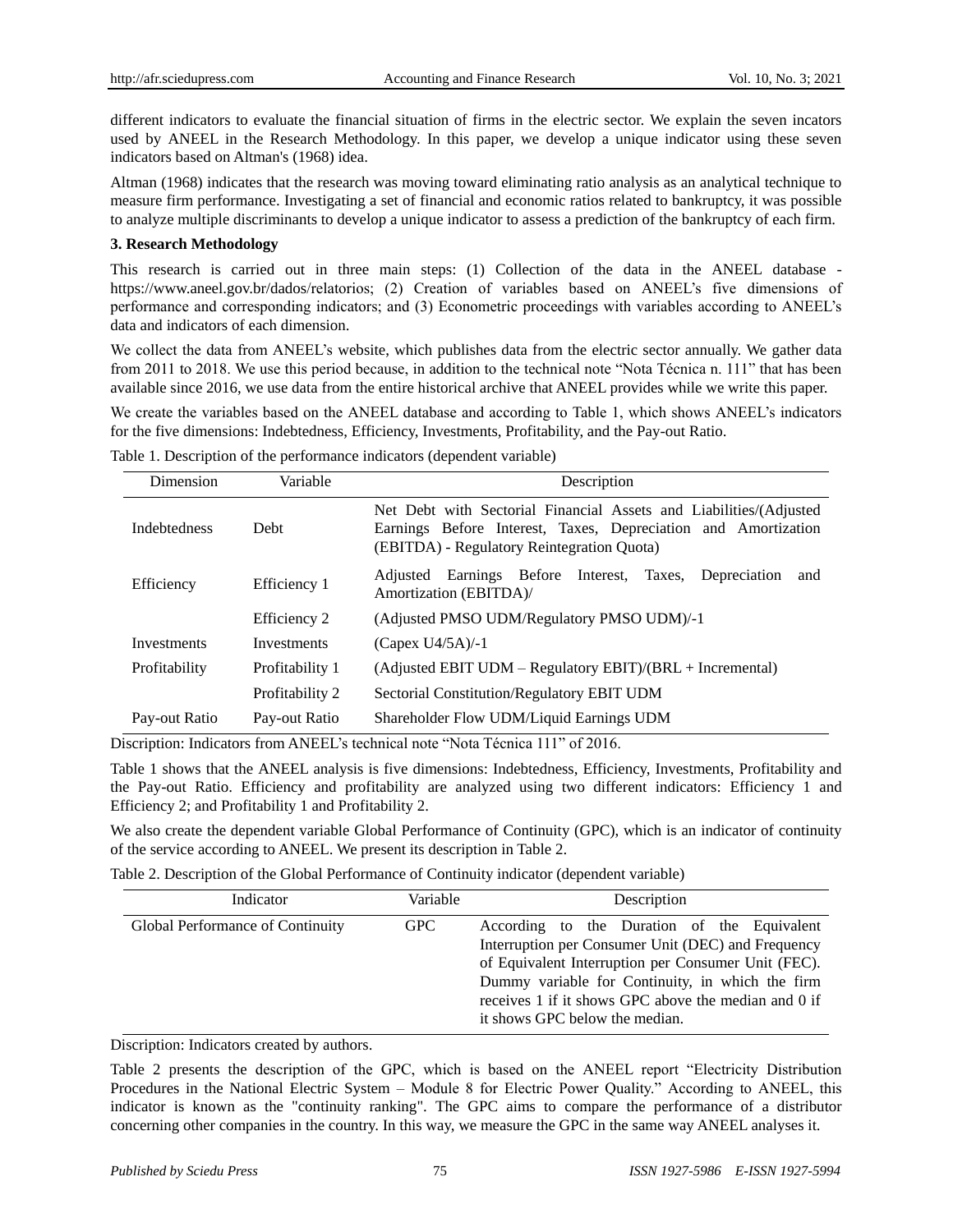The GPC is based on two different indicators: Duration of the Equivalent Interruption per Consumer Unit (DEC) and Frequency of Equivalent Interruption per Consumer Unit (FEC). The DEC and FEC are indicators calculated by the distributors and sent periodically to ANEEL to verify the continuity of the service provided, representing, respectively, the time and the number of times that a consumer unit was without electricity for the period considered (month, quarter, or year), which allows the agency to assess the continuity of the energy offered to the population.

According to ANEEL, the indicator allows assessing the level of continuity of the distributor's service (values determined for duration and frequency of interruptions) concerning the limits established for its concession area (limits determined by ANEEL's authoritative resolutions).

Additionally, we create a dummy variable for the GPC to use as a dependent variable in a logit regression. We use the median of quality (GPC) to define the initial cut of the first estimation of the model, dividing the companies annually into two groups of the same size, where 50% of companies with the best quality received 1 and the others received 0.

Finally, we create control variables, which we present in Table 3.

| Indicator                 | Variable    | Description                                                                                                                 |  |  |
|---------------------------|-------------|-----------------------------------------------------------------------------------------------------------------------------|--|--|
| <b>Equity Composition</b> | EC          | Dummy variable for Equity Composition in which<br>the firm receives $1$ if it is a governmental firm, and $0$<br>otherwise. |  |  |
| <b>Size</b>               | <b>Size</b> | Dummy variable for Size in which the firm receives 1<br>if it has more than $400,000$ consumers, and 0<br>otherwise.        |  |  |

Table 3. Description of the control variables (independent variable)

Discription: Indicators created by authors.

As shown in Table 3, we create two different control variables based on the equity composition and size using the ANEEL analysis. The ANEEL analysis considers these characteristics when evaluating the performance and continuity of firms. The first control variable is based on equity composition, in which the firm receives 1 if it is a governmental firm, and 0 otherwise. These two controls were implemented in different ways.

The difference between public and private companies would lead public companies to have greater inefficiency than private ones. Braga et al. (2016) shows that Equity Composition may lead to different forms of risk recognition and management. Thus, performance indicator may vary according to firms Equity Composition (governmental and non-governmental firms). For that reason, public firms would go out of their way, but it would not change the relationship between ANEEL's indicators and the impact on the distributor. So, this variable would only enter in the additive form to control possible effects of Equity Composition.

On the other hand, the use of an indicator Size is due to the difference between small and large distributors, suggesting a difference in the company's relationship and the indicator. ANEEL uses the cut of 400,000 consumers. If the company has more than 400,000 consumers, ANEEL consideres it large, otherwise it is considered small. Additionally, the analysis of Size is important because larger firms may show an advantage due to size in and of itself. Due to this fact, we analyze that variable alone or we include the interactions between these control variables with ANEEL's indicators by multiplying each of the ANEEL indicators and the dummy variables of control in the regressions.

We decide to create a unique indicator by using a logit regression, which means that the dependent variable is binary (zero, 0, or one, 1). Our dependent variable is GPC, and our independent variables are based on the five dimensions of the ANEEL indicators.

We first estimate the logit regression as follows:

$$
y = \beta_0 + \beta_1 X_1 + \beta_2 X_2 + \dots + \beta_n X_n \tag{1}
$$

From this first estimation, we try to make improvements to find a more suitable model. The adequacy of the model was given by the Akaike information criterion (AIC), which indicates that a model with a lower value would be preferable. After that, we proceed with the following steps:

1- Companies with a score calculated by the model close to 0.5 ([0.45; 0.55]) were identified, and their classification values (0 or 1) were changed from 0 to 1 and from 1 to 0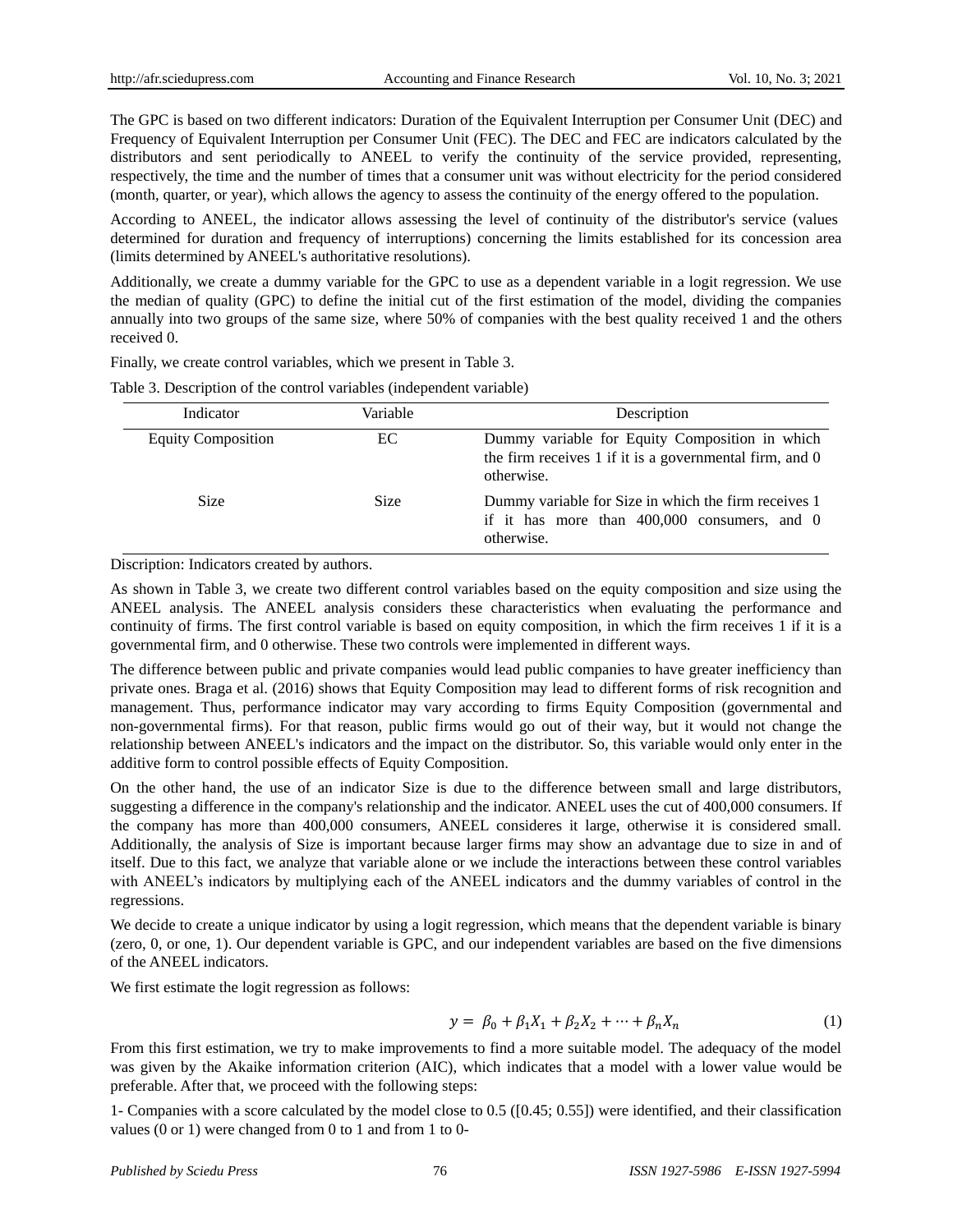2- The model was then reestimated with these changes made to the initial classification.

3- If the model had a better AIC, this new classification would become the base classification, and this process would be restarted until it was no longer possible to reduce the AIC index.

Figure 1 shows how we proceed with these estimations.



Figure 1. Proceedings to find better logit regression

Once we obtained the ideal model, we analyzed the independent variables employed. More specifically, we analyze the betas of each of the variables evaluated to see if there would be support, in theory, for the obtained signal. In this way, several models were tested based on the five dimensions of ANEEL indicators.

An example of what the model would look like is:

$$
y = \beta_0 + \beta_1 \text{Debt}_{it} + \dots + \beta_n \text{Size} + \text{EC}_{it} + \varepsilon_{it} \tag{2}
$$

We analyze the signal of each variable according to ANEEL's expectations. Table 4 presents the expected signs of these variables.

|  | Table 4. Expected signs of each variable |  |  |  |
|--|------------------------------------------|--|--|--|
|--|------------------------------------------|--|--|--|

| Variable                  | <b>Expected Sign</b> |
|---------------------------|----------------------|
| Debt                      | Negative $(-)$       |
| Efficiency 1              | Positive $(+)$       |
| Efficiency 2              | Negative $(-)$       |
| Investments               | Positive $(+)$       |
| Profitability 1           | Positive $(+)$       |
| Profitability 2           | Positive $(+)$       |
| Pay-out Ratio             | Positive $(+)$       |
| <b>Equity Composition</b> | Negative $(-)$       |
| <b>Size</b>               | Positive $(+)$       |

Discription: Created by authors.

ANEEL makes it clear that it wants companies to be economically sustainable. Nevertheless, it is not useful if firms are profitable for shareholders if they offer poor and inefficient services. Ultimately, ANEEL seems to want good service and then "happy companies", which seems reasonable from the regulatory agency's point of view.

Before implementing the unique indicator test, we calculate and show the descriptive statistics and correlation of the variables, the level of missing data, and the possible existence of multicollinearity between the variables.

Because of this initial assessment, we decide to estimate the models with the original data and the winsorized data at 2.5%. Thus, we tried to assess whether extreme values would cause problems in the models. As the results for the analysis of outliers did not make any difference, they were kept with the original data for simplicity.

Finally, to complete and confirm our results, we provide the results of our idea of the unique indicator to the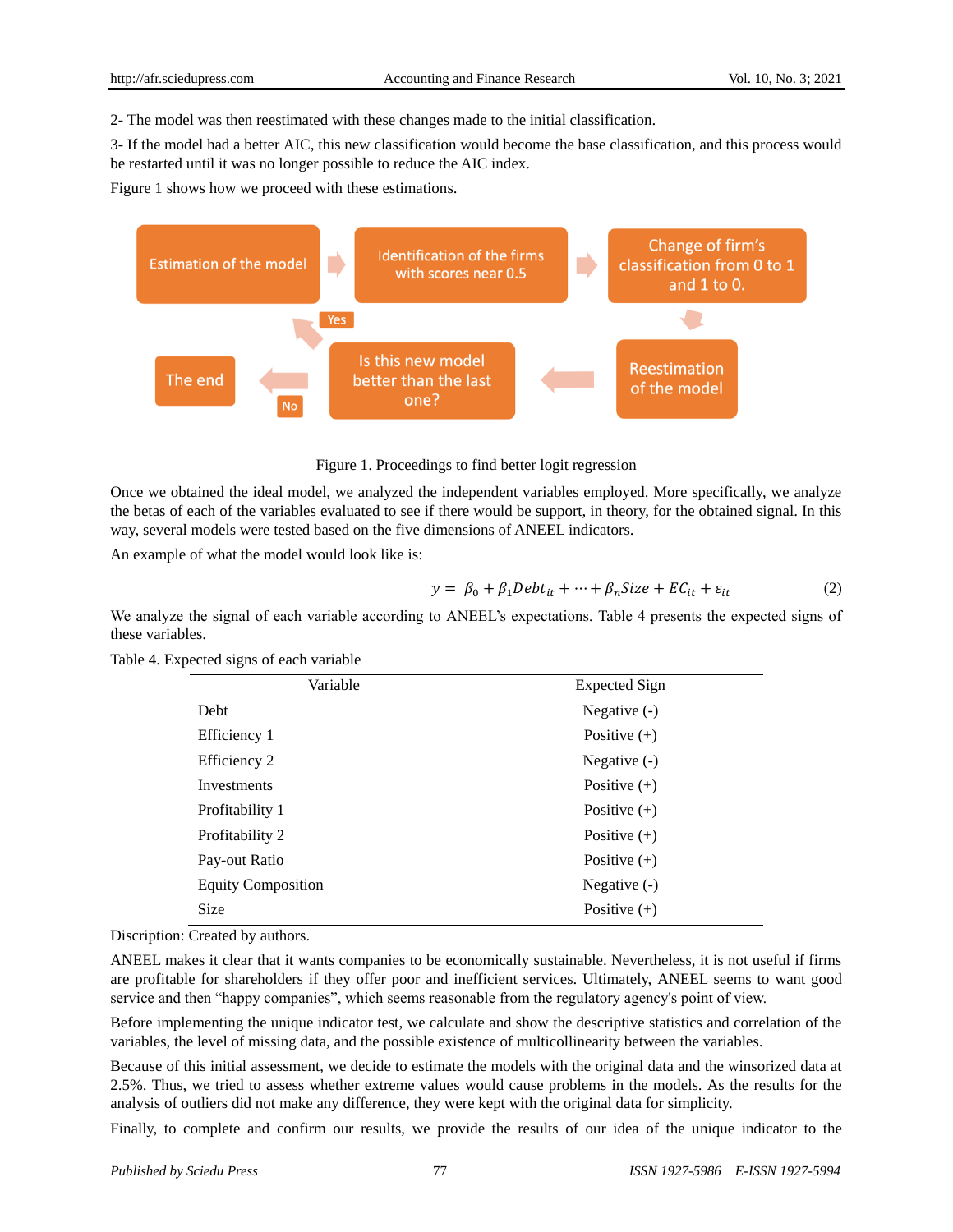Brazilian Association of Electric Energy Sector Accountants – ABRACONEE and to ANEEL, so that they could evaluate our model. They judged the model's accuracy in terms of classifying the companies among themselves. We send them a list with the value of the unique indicator of each firm for them to analyze our model. At the end of this process, we have a percentage of correct indicators of firms as "good" or "bad."

#### **4. Results**

The objective of this paper is to develop a unique indicator to analyze firm performance in the electric sector. In gathering data from the database through ANEEL's website, we found that some relevant information was missing. Then, we proceeded with descriptive statistics to analyze which variables could be included in our analyses and which ones should be eliminated.

Table 5 presents the descriptive statistics of each variable used in our tests.

|                       | Debt      | Efficiency 1 | Efficiency 2 | Investment | Profitability 1 | Profitability 2 | Pay Out Ratio |
|-----------------------|-----------|--------------|--------------|------------|-----------------|-----------------|---------------|
| N. Observ.            | 520       | 520          | 520          | 520        | 520             | 520             | 520           |
| Missing Obs.          | 24        | 17           | 24           | 217        | 77              | 457             | 73            |
| Min.                  | $-286,77$ | $-5,39$      | $-1,24$      | $-0,30$    | $-9,42$         | $-53,01$        | $-9609.51$    |
| Max.                  | 395,00    | 5,60         | 10,67        | 14,81      | 1,03            | 34,47           | 827,23        |
| <b>First Quartile</b> | $-0,18$   | 0,20         | 0,15         | 0,63       | $-0.08$         | $-0,20$         | 0,00          |
| Third Quartile        | 6,20      | 0,53         | 0,60         | 1,82       | 0,06            | 0,16            | 1,07          |
| Mean                  | 3,41      | 0,28         | 0,59         | 1,64       | $-0,10$         | $-0,16$         | $-20,86$      |
| Median                | 2,89      | 0,40         | 0,36         | 1,06       | 0,00            | 0,00            | 0,02          |
| Stand.Dev.            | 30,44     | 0,60         | 1,13         | 2,07       | 0,64            | 9,17            | 465,10        |
| Asymmetry             | 2,71      | $-1,99$      | 5,18         | 3,98       | $-10,22$        | $-1,63$         | $-19,62$      |
| Kustosis              | 78,27     | 32,24        | 33,31        | 19,38      | 125,58          | 19,87           | 401,25        |

Table 5. Descriptive Statistics of each variable

Discription: ANEEL's data from 2011 to 2018 (ANEEL`s website).

According to Table 5, Profitability 2 shows 457 missing values, and consequently, we decide to cut this variable. Investment also shows a relevant number of missing values. Consequently, we continued trying to determine whether this variable would create some bias in our results along with the tests of our models. The missing values of the variable Investments are due to the fact the Investments is associated with CAPEX for five years depending on the tariff review.

It is important to remember that some public and official data from ANEEL seem to indicate some problems. For example, some indicators present results without any logic, such as investments with negative signs and very extreme values.

Table 6 shows the correlations between variables according to Pearson and Spearman tests.

|  |  | Table 6. Pearson and Spearman correlation |  |
|--|--|-------------------------------------------|--|
|--|--|-------------------------------------------|--|

|                 | Debt       | Efficiency 1 | Efficiency 2 | Investment  | Profitability 1 | Profitability 2 | Pay Out Ratio |
|-----------------|------------|--------------|--------------|-------------|-----------------|-----------------|---------------|
| Debt            |            | 0.044        | $-0.062$     | 0.003       | 0.031           | $-0.014$        | 0.005         |
| Efficiency 1    | $0.175***$ |              | $-0.550***$  | $-0.227***$ | $0.593***$      | 0.006           | 0,011         |
| Efficiency 2    | $-0.084*$  | $-0.490***$  |              | $0.196***$  | $-0.576***$     | 0,008           | 0,010         |
| Investments     | 0.012      | 0.016        | $-0.159***$  |             | $-0.505***$     | $-0.112$        | 0,037         |
| Profitability 1 | $0.181***$ | $0.437***$   | $-0.397***$  | $-0.026$    |                 | $-0,112$        | $-0.001$      |
| Profitability 2 | 0.026      | $-0.104$     | 0.024        | $-0.372***$ | 0.162           |                 | $0.738***$    |
| Pay Out Ratio   | $-0.012$   | $0.150***$   | $-0.203***$  | 0.029       | $0,161***$      | 0,184           |               |

Note: Person's correlation is presented above the diagonal and Spearman's correlation is presented below the diagonal. Significance \* 10%, \*\*5% e \*\*\*1%.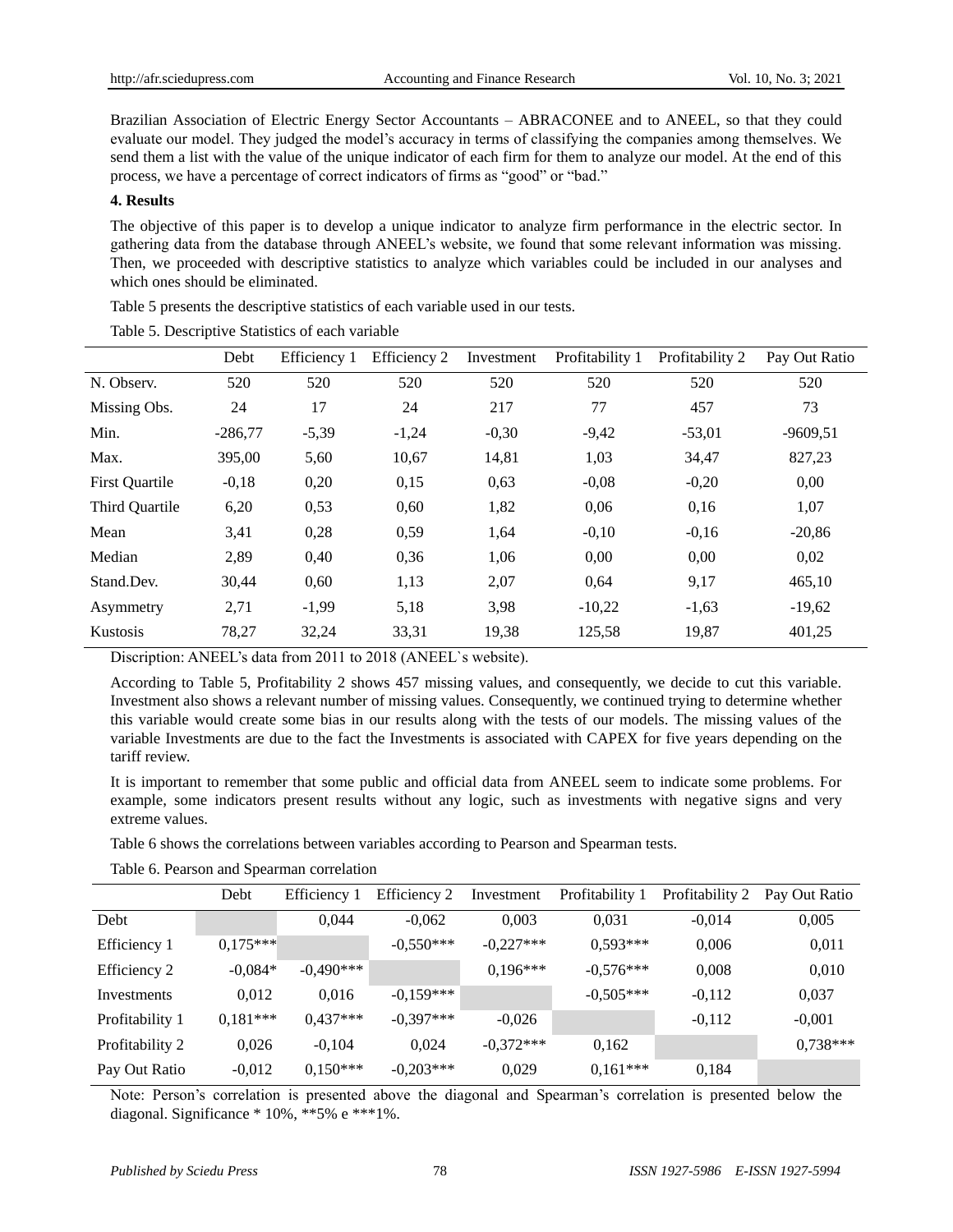Table 6 shows the correlation between variables and, consequently, presents some supposed problem of multicollinearity among the variables. We decide to analyze the correlations between variables because they may cause some problems in our tests. In this way, we judge the necessity to cut some variables because of possible eventual multicollinearity. Multicollinearity may be because some variables also contain information from other variables. According to Table 6, the variable Efficiency 1 shows a fair correlation with Efficiency 2, which means that we analyze these variables in different models. Additionally, Profitability 2 shows a high correlation with the other variables, such as Efficiency 1 and the Pay-out Ratio.

After analyzing the descriptive statistics of these variables, we tested many different models to funnel them into a small number of more suitable models in search of the "ideal" model.

The first model we estimate contains the following indicators of ANEEL: Debt, Efficiency 1, Efficiency 2, Investments, Profitability 1 and Pay-out Ratio. We estimate the models with and without controls of Size and the dummy variable for private and public firms. Additionally, we estimate these models with original and winsorized data.

In all of the tests, the results show "good" results according to our methodology: the coefficients of the variables did not make much sense according to the signs and significances. For instance, the Investment variable investment shows a negative beta, both Efficiency indicators have positive betas, Profitability with a negative beta, etc. The winsorization of the data also did not seem to have any effect.

Based on these results, we decided to analyze the dimensions of ANEEL, and we conclude that we could reduce these indicators. In that way, we drop Efficiency 2 because it has shown a high correlation with Efficiency 1. In the same way, we decide to continue with Efficiency 1 and drop Profitability 1 because both Profitability 1 and Efficiency 1 are indicators that contain information from the operational earnings of the firms, which means that they capture the same information (we also analyzed the correlation between them). Additionally, the variable Investment did not seem to add up, so we chose to replace it with an annual measure, as opposed to a measure that added four or five years to one measure only. In this case, the variable Investment was replaced by CapexA, which is measured as follows:

$$
CapexA = \frac{Capex}{Ativo} \tag{3}
$$

Finally, we continue our analyses with the following variables: Debt, Efficiency 1, CapexA and Pay-out Ratio. We estimate the models with the original and winsorized variables, as well as with and without the dummy variables for Size and Private and Public firms.

The winsorization did not substantially alter the results. Additionally, the controls seem to have once again not contributed. At the end of the model, only with these variables did we obtain a result that was as expected.

According to our methodology of analyzing signs and betas themselves, we finally achieved our "ideal" model, which is:

$$
y = \beta_1 + \beta_2 \text{Debt} + \beta_3 \text{Efficiency} \, 1 + \beta_4 \text{CapexA} + \beta_5 \text{PayOutRatio} \tag{4}
$$

Table 7 shows the results of the "ideal" model based on Debt, Efficiency, Capex A and the Pay-out Ratio.

Table 7. Results of the "ideal" model

|              | $y = \beta_1 + \beta_2$ Debt + $\beta_3$ Efficiency 1 + $\beta_4$ CapexA + $\beta_5$ PayOutRatio |                |           |            |  |  |
|--------------|--------------------------------------------------------------------------------------------------|----------------|-----------|------------|--|--|
|              | Coefficient                                                                                      | Standard-error | Stats. Z  | P-value    |  |  |
| Intercept    | $-0,4803$                                                                                        | 0.2493         | $-1,9270$ | $0.0540*$  |  |  |
| Debt         | $-0.0193$                                                                                        | 0,0079         | $-2,4570$ | $0,0140**$ |  |  |
| Efficiency 1 | 0.7177                                                                                           | 0,3427         | 2,0950    | $0,0362**$ |  |  |
| CapexA       | 4.8754                                                                                           | 2,2863         | 2,1320    | $0,0330**$ |  |  |
| PayOutRatio  | $-0,0012$                                                                                        | 0,0013         | $-0.9230$ | 0.3561     |  |  |

Discription: Significance \* 10%, \*\*5% e \*\*\*1%.

Table 7 shows the results in line with our expectations. Only the Pay-out Ratio does not show a significant beta. However, the results presented in Table 7 show I beta signals according to what we and ANEEL were expecting.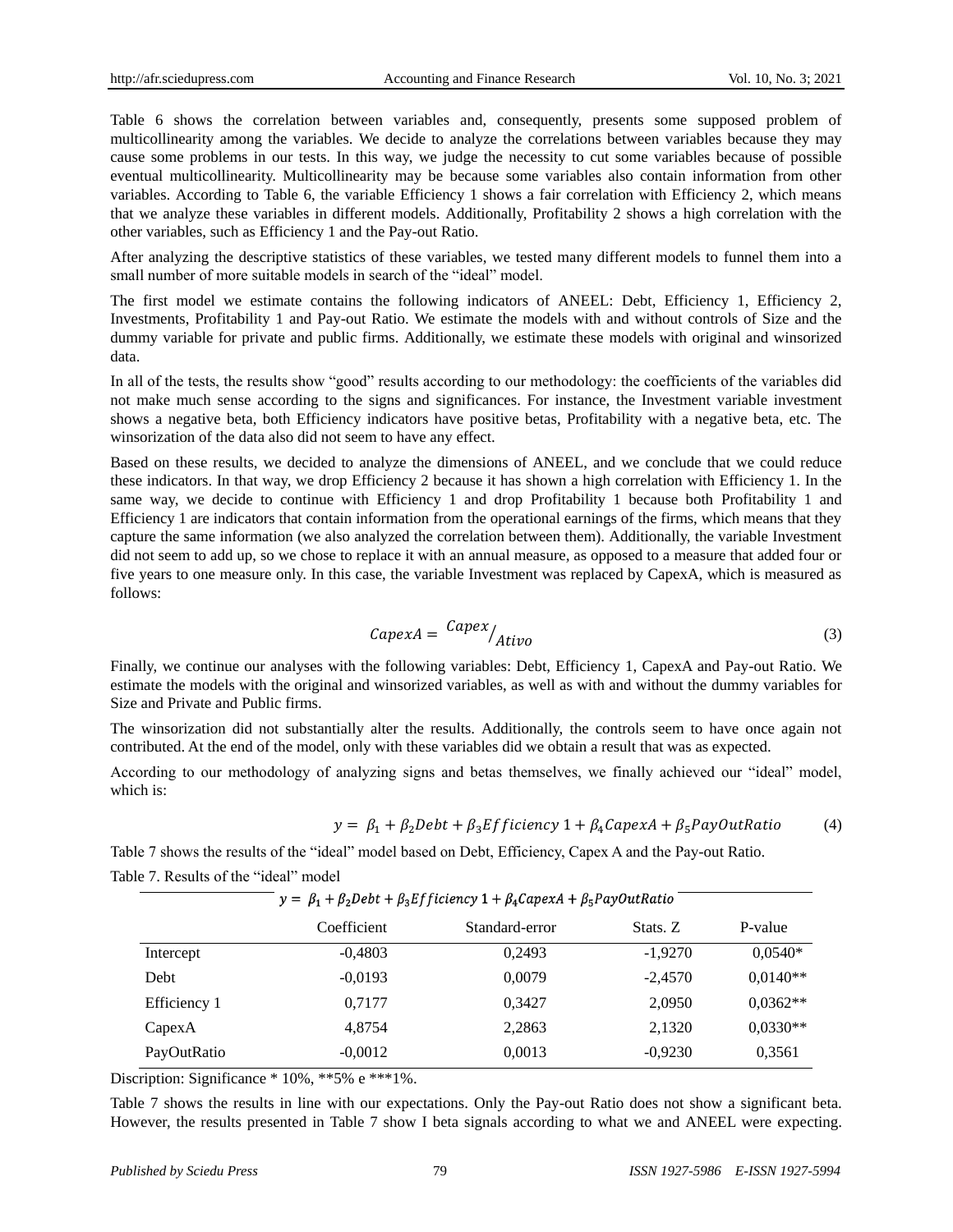Almost all of the variables show significant betas. The model is also thrifty, as we expected.

The regression results now allow us to create a single indicator from the results found. We summarize the idea of the single indicator, as it is the final objective of the work. We calculate the unique indicator for each company from the previous results as follows:

UnigInd =  $-0.480 - 0.019 * Debt + 0.718 * Efficiency 1 + 4.875 * CapexA - 0.001 * PayOutRatio (5)$ 

We follow with the unique indicator in a scale that goes from positive infinite to negative infinite. We do not convert the results, as would be expected in a logit regression for the function of the probability, which would show values from 0 to 1 (according to the following criteria:  $P = \frac{1}{1 + e^{-Indπ(r)}}$ ).

Our decision is justified because we prefer a scale where zero is the neutral value, as it is believed that it would facilitate decision making by managers since they would prefer positive values on this scale and be averse to negative values.

Based on our knowledge of the sector, we create analysis zones which are explained in Figure 2, following Altman's idea.

| Analysis Zones                                   |                                                          |  |  |  |  |  |
|--------------------------------------------------|----------------------------------------------------------|--|--|--|--|--|
| $-1 > X$                                         | $-0.5 < or = X < or = 0.5$<br>$-1 < X < -0.5$<br>X > 0.5 |  |  |  |  |  |
|                                                  |                                                          |  |  |  |  |  |
| Description of the colors/zones                  |                                                          |  |  |  |  |  |
| The firm is not in a good situation              |                                                          |  |  |  |  |  |
| The firm does not seem to be in a good situation |                                                          |  |  |  |  |  |
| The firm is not in a bad situation               |                                                          |  |  |  |  |  |
| The firm is in a good situation                  |                                                          |  |  |  |  |  |

Figure 2. Analysis Zones of the Results regarding the Unique Indicator

Finally, we proceeded with a practice test, as a validation of our results. We sent the results of the firms to many different agents in the electric sector, such as agents from ANEEL and the distributor firms themselves. In this way, they are able to analyze our unique indicator and to judge how well our assigned indicator value reflected the reality of the company.

The answer is that they fully agree with the results presented by our unique indicator. Thus, ANEEL agree that our unique indicator reflects the performance of the companies in the sample. Additionally, they agreed that they are willing to use the unique indicator to analyze firm performance. The justification to use our unique indicator envolves the idea that the performance analyzes carried out by the ANEEL usually involve a greater level of depth, both in accounting, regulatory and economic-financial aspects. "However, the use of a single indicator such as the one presented is not discarded, since indicators of this type have the advantage of ranking companies in a very objective way, which can be useful in the creation of more general methodologies and analyzes by ANEEL."

## **5. Conclusions**

In this paper, we aim to develop a unique indicator to analyze the performance of firms in the electric sector in Brazil. We use ANEEL's indicators as a base to develop this indicator. ANEEL's indicators include five different dimensions with one or two indicators each: Indebtedness, Efficiency, Investments, Profitability, and Pay-out Ratio. Based on these dimensions and ANEEL's calculations, we create seven variables: Debt, Efficiency 1, Efficiency 2, Investments, Profitability 1, Profitability 2 and Pay-out Ratio. As an extension of Investments, we also use CapexA as a proxy for investments.

Thus, we test many different logit regressions using these seven variables as independent variables and the GPC as a dependent variable. We also create and analyze two variables as controls, dummies for Size and Public and Private, which we include as independent variables in the logit regressions (whether they interacted with other variables or not).

To develop a unique indicator, we analyze the AIC and the betas of the coefficients of the independent variables. We seek statistical significance and signs according to ANEEL's indications. After running many different logit regressions, we find an "ideal" model, which is the basis for developing a unique indicator.

Our results show that the "ideal" model for analyzing the performance of firms in the electric sector includes the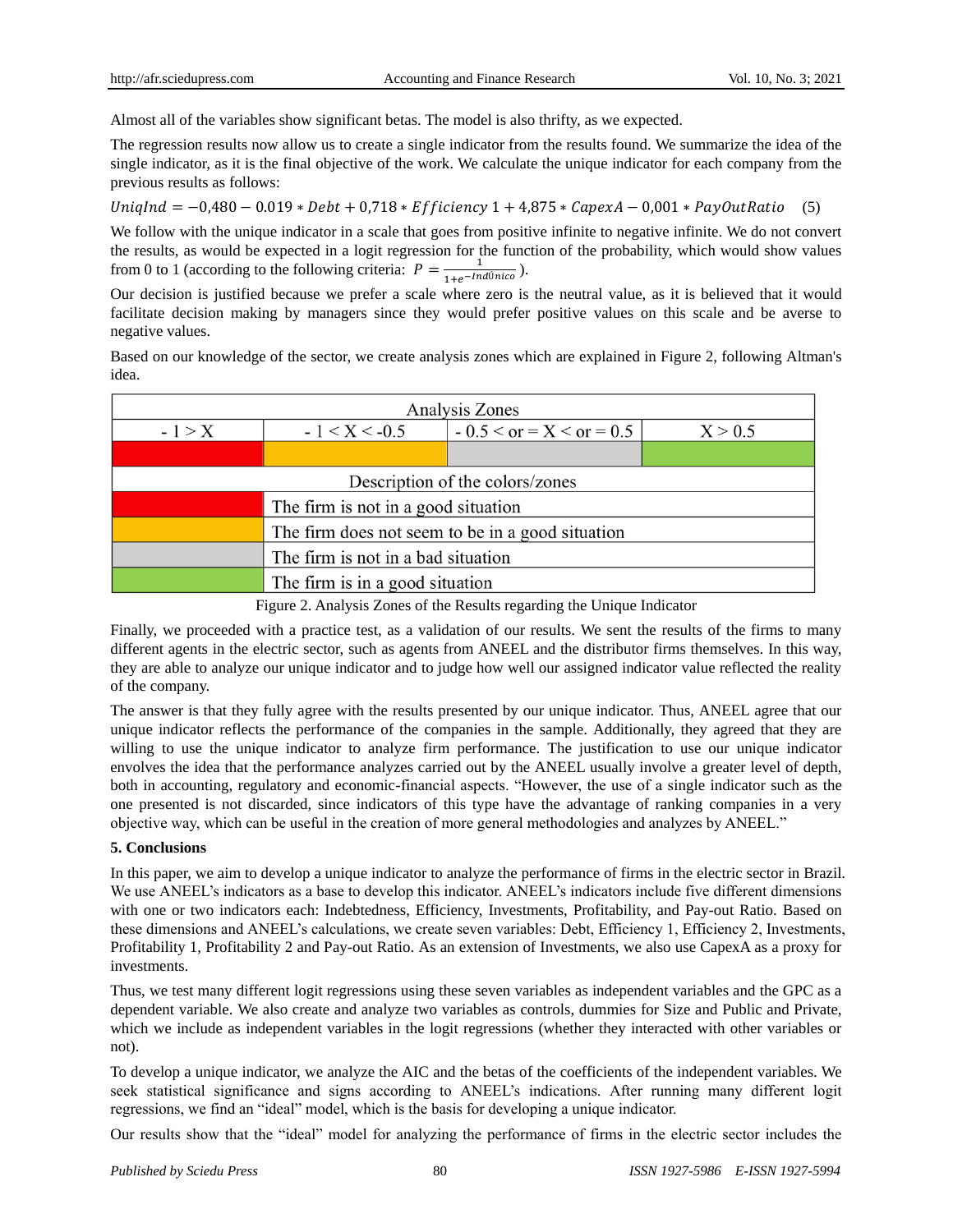following variables: Debt, Efficiency 1, CapexA and the Pay-out Ratio. These results show that these variables are significant for measuring firm performance for our sample. It is important to remember that in this paper, we analyze performance by using the global performance of continuity, which is an important indicator of quality, according to ANEEL.

Our results also show that CapexA is more significant than the other variables in evaluating firm performance. This result shows that investment is important for firms to show "good" performance results. Efficiency 1 is the second most important variable for firms to show "good" results. Last, debt is an important variable to evaluate firm performance, but as the beta was relatively low, it does not seem very relevant.

Finally, we conclude that it is possible to analyze firm performance of the electric sector by applying our unique indicator. Our results may be important to ANEEL and to firms in the electric sector so that they can more effectively evaluate firm performance. However, there are other aspects that do not involve only financial information. For example, future research may analyze the relation between Corporate Social Responsabilities and ANEEL indicators of electric firm performance (Sidhoum & Serra, 2017; Ribeiro, Alves, Taffarel & Menon (2017).

#### **Acknowledgements**

A. F., V. M., D. V., and J. Q. thank Light S.A. for supporting the research - R&D Grant.

#### **References**

- Altman, E. I. (1968). Financial ratios, discriminant analysis and the prediction of corporate bankruptcy. *The Journal of Finance, 23*(4), 589-609. https://doi.org/10.1111/j.1540-6261.1968.tb00843.x
- ANEEL. (2016b). *Nota Técnica no 111/2016–SFF/ANEEL* Instituição de indicadores públicos de sustentabilidade econômico-financeira. Bras fia.
- Arocena, P., & Price, C. W. (2002). Generating efficiency: economic and environmental regulation of public and private electricity generators in Spain. *International Journal of Industrial Organization, 20*(1), 41-69. https://doi.org/10.1016/S0167-7187(00)00073-4
- Bezerra, F. A., & Corrar, L. J. (2006). Utilização da análise fatorial na identificação dos principais indicadores para avaliação do desempenho financeiro: uma aplicação nas empresas de seguros. *Revista Contabilidade & Finanças, 17*(42), 50-62. https://doi.org/10.1590/S1519-70772006000300005
- Borio, C. (2003). Towards a macroprudential framework for financial supervision and regulation? *CESifo Economic Studies, 49*(2), 181-215. https://doi.org/10.2139/ssrn.841306
- Braga, K., Rufin, C., Brandão, R., & Torres, E. (2016). Financial Regulation of the Electricity Distributors: Necessity and Feasibility. *Energy Procedia, 106*, 166-174. https://doi.org[/10.1016/j.egypro.2016.12.113](https://doi.org/10.1016/j.egypro.2016.12.113)
- Breitenbach, M., Alves, T. W., & Diehl, C. A.(2010). Indicadores financeiros aplicados à gestão de instituições de ensino de educação básica. *Contabilidade Vista & Revista, 21*(3).
- Čihák, M., & Podpiera, R. (2008). Integrated financial supervision: Which model? *The North American Journal of Economics and Finance, 19*(2), 135-152. https://doi.or[g/10.1016/j.najef.2008.03.003](https://doi.org/10.1016/j.najef.2008.03.003)
- Ergas, H., & Small, J. (2001). Price caps and rate of return regulation. *Network Economics Consulting Group*.
- Hilbers, P., Raaijmakers, K., Rijsbergen, D. R., & De Vries, F. (2013). Measuring the effects of financial sector supervision. [DNB Working Papers](https://ideas.repec.org/s/dnb/dnbwpp.html) 388, Netherlands Central Bank, Research Department. https://doi.org/10.2139/ssrn.2321591
- Huenteler, J., Dobozi, I., Balabanyan, A., & Banerjee, S. G. (2017). Cost recovery and financial viability of the power sector in developing countries: A literature review. https://doi.org[/10.1596/1813-9450-8287](https://doi.org/10.1596/1813-9450-8287)
- Hu, B., Yin, Z., & Zheng, L. (Eds.). (2016). *Development of China's Financial Supervision and Regulation*. Springer. https://doi.org/10.1057/978-1-137-52225-2
- Jamasb, T., & Pollitt, M. (2008). Security of supply and regulation of energy networks. *Energy Policy, 36*(12), 4584-4589. https://doi.org[/10.1016/j.enpol.2008.09.007](https://doi.org/10.1016/j.enpol.2008.09.007)
- Kishore, L., & Varun K., S. G. (2018). Operational and financial performance optimization of power distribution utilities in India. *International Journal of Pure and Applied Mathematics*, 119 (15 Special Issue C), 1559-1566.
- Lowry, M. N., & Makos, M. (2020). Performance-Based Regulation: Basic Features and Possible Applications to BC Hydro. *Economist*.